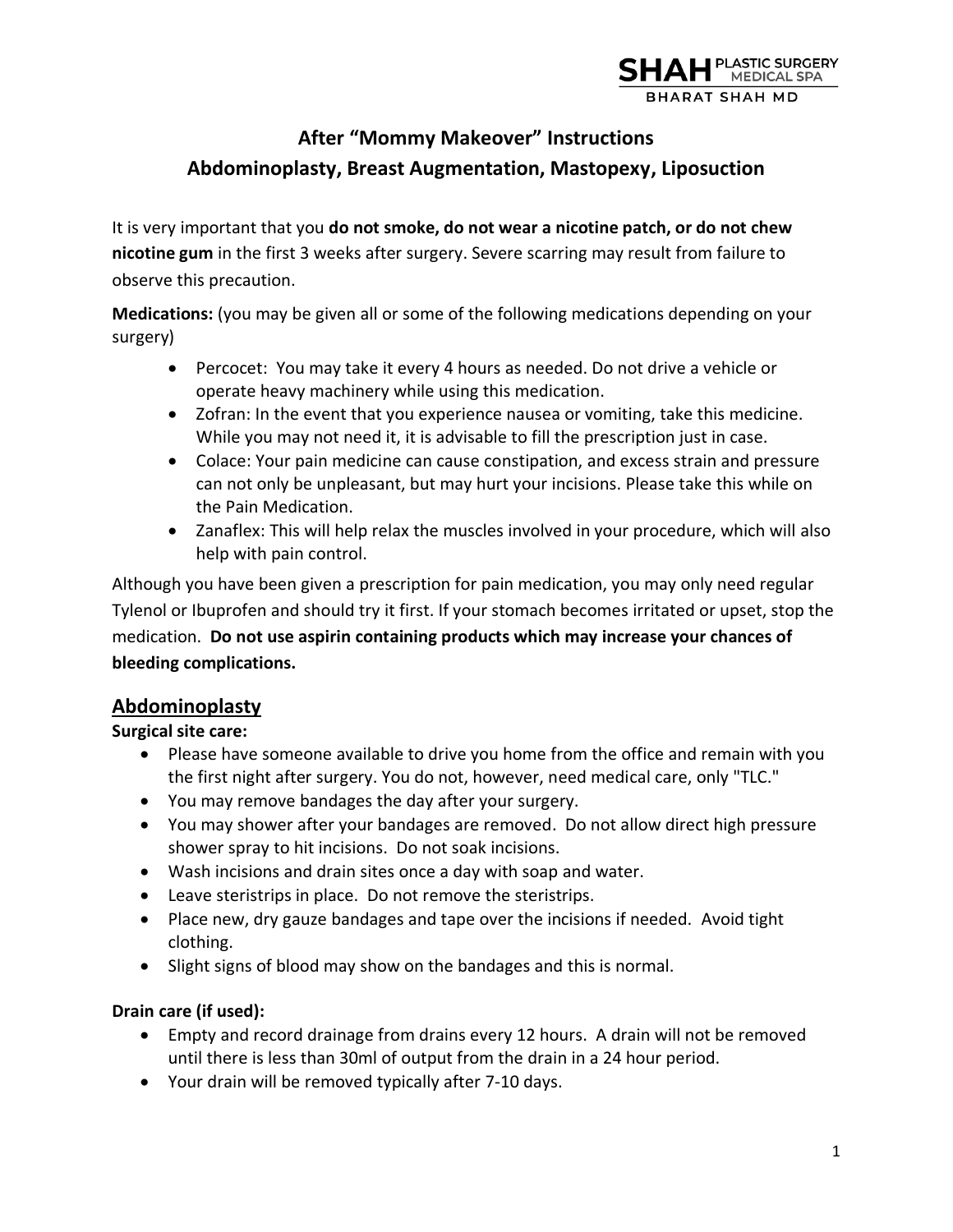

## **Breast Augmentation**

### **Surgical site care:**

- You may remove bandages the morning after your procedure.
- After bandages are removed you may...
	- o Remove gauze, shower gently and pat dry.
	- o Do not allow direct high pressure shower spray to hit incisions.
	- o Do not soak incisions.
	- o Leave steristrips in place.
		- Wear bra 23 hours a day for one month (to support the breasts).

# **Mastopexy (Breast Lift)**

### **Surgical site care:**

- You may remove bandages the morning after your procedure.
- After bandages are removed you may...
	- o Remove gauze, shower gently and pat dry.
	- o Do not allow direct high pressure shower spray to hit incisions.
	- o Do not soak incisions.
	- o Leave steristrips in place.
		- Use fluffed gauze to support breasts inside bra to push them toward the middle (fluffs go along outer edge of each breast.)
		- Wear bra 23 hours a day for one month (to support the breasts).

# **Liposuction**

### **Surgical site care:**

- You will be provided a garment and will wear that the night of your procedure. You can change absorbent pads as needed.
- You will have pink tinged fluid express from your incisions. This is normal.
- You will be able to remove your garment and dressings the day after your surgery.
- Once your garment and dressing are removed you may…
	- o Shower gently and pat dry.
	- o Do not allow direct high pressure shower spray to hit incisions.
	- o Do not soak incisions.
	- o Leave steristrips in place. It is okay to shower with the steristrips.
- Place new, dry gauze bandages over the incisions if needed.
- Wear the compression garment provided 23 hours a day for the first 2 weeks.
- The garment can be machine washed and dried.
- After 2 weeks you may use lighter compression (Spanx®, UnderArmour®). This will help reduce any swelling you may have experienced.

\*\*\*If you are unable to wear the provided compression garment you may use lighter compression earlier than 2 weeks. Wearing some type of compression during the first month is highly encouraged to achieve the best results after your procedure. \*\*\*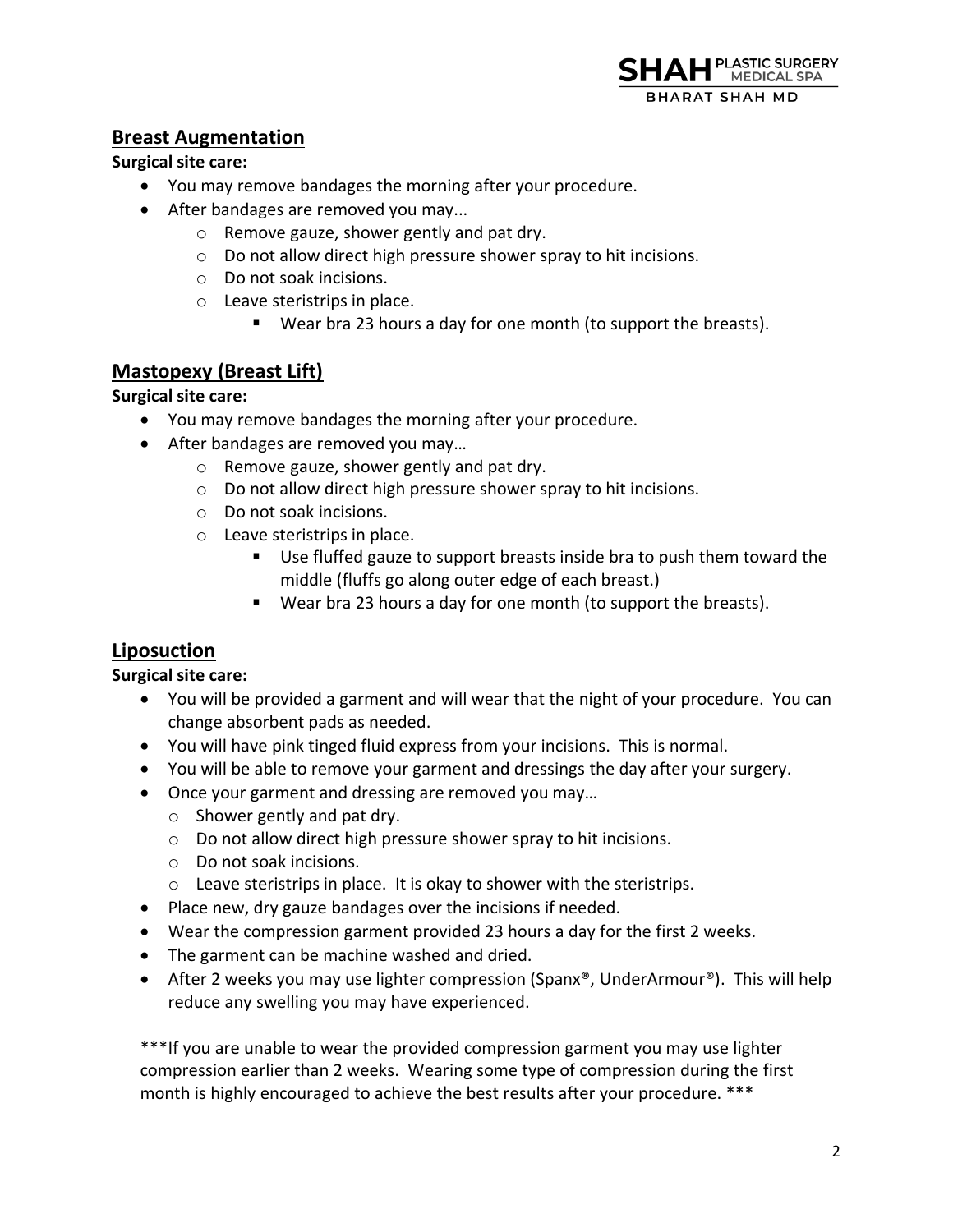### **Activities:**

- You may experience some pain and discomfort for 3 to 4 weeks, although it should decrease considerably from the first 1 to 2 days.
- You may experience some numbness around the incision line that will diminish with time.
- Rest with your head of the bed at about 30° elevation, especially when you sleep.
- No heavy lifting for four (4) weeks. Do not push, pull or lift anything heavy (over 20lbs) for 6 weeks.
- You may ambulate the night of your procedure. Walk with assistance to the bathroom, living room, etc. starting the night of your procedure. You are not on bed rest.
- You may want to walk with the abdomen bent to relieve stress in the abdominal muscles and incisions. Avoid stretching.
- Plan your daily activities to minimize the number of times you will have to go up and down the stairs.
- Avoid strenuous activity, getting overheated or sunbathing for three weeks. Avoid blowing your nose, coughing, straining, or raising your blood pressure.
- Do not engage in sexual activity for a minimum of two weeks after surgery.

### **Return to Particular Activities**

- 2 weeks after surgery: may begin walking
- 4 weeks after surgery: may begin light upper body weight lifting
- 6-8 weeks after surgery: may begin abdominal workouts, squats, core strengthening
- 3 months after surgery: may begin pull-ups and back bend exercise
- Slowly graduate into yoga activities (do not stretch yourself out too fast).
- Avoid quick, hard movements that could break a suture or tear the incision apart. Avoid excessive lifting that can cause increased pressure and possible bleeding.
- Avoid excessive downward pressure. Remember that your body is not used to the new weight of your breasts and we don't want the implant to move down past the incision line.

### **Diet:**

- As tolerated, No restrictions.
- We would recommend you start resuming your normal diet gradually. Start with thin or thick liquids and advance to a general diet as tolerated.
- Drink plenty of water (eight 8-ounce glasses/day).
- Do not drink any alcoholic beverages for 3 days. Never drink alcoholic beverages while on prescribed pain medication.

### **Follow-up appointments:**

• 1-3 days after surgery: Quick check after surgery.